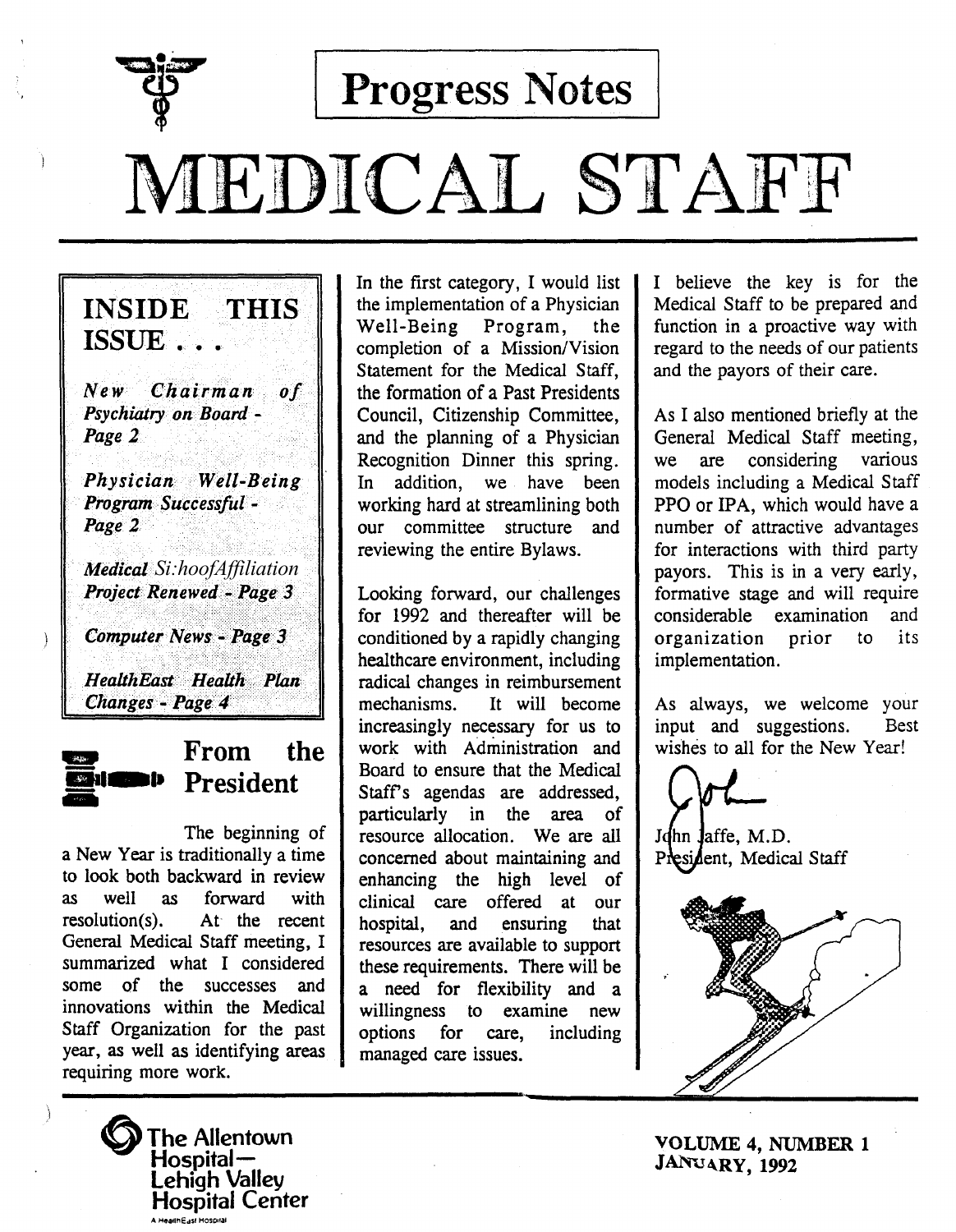# New Chairman of Psychiatry on Board

The Medical Staff extends a warm welcome to Michael W. Kaufmann, M.D., new Chairman of the Department of Psychiatry.

Dr. Kaufmann, who began his duties on Thursday, January 2, 1992, is a graduate of the University of Buenos Aires School of Medicine. He completed a two-year Internal Medicine residency at the University of Buenos Aires School of Medicine, Hospital de Clinicas, Buenos Aires, Argentina, followed by a Categorical Internship in Psychiatry at New York University School of Medicine, Bellevue Hospital and Veterans Administration Hospital, New York, N.Y. He then completed a three-year Psychiatry residency at New York University School of Medicine, Bellevue Hospital, where he served as Chief Resident and Clinical Instructor in Psychiatry during his third year.

During a Psychosomatic/Liaison Service Fellowship at Harvard Medical School, Massachusetts General Hospital, Boston, Mass., Dr. Kaufmann was trained in managing emotional stress syndromes which frequently occur in medically-ill patients. He was actively involved in addressing the emotional needs of patients in the coronary care and oncology units.

Dr. Kaufmann is certified by the  $\left\{\n\begin{matrix}\n\end{matrix}\n\right\}$ <br>
Neurology and the *American* Neurology and the ... merican

Academy of Pain Management.

Prior to joining the Hospital's staff, Dr. Kaufmann was Chairman of the Department of Psychiatry and Executive Director of the Community Mental Health Center of Glens Falls Hospital, Glens Falls, N.Y. He has broad experience and will bring capable clinical and administrative leadership and knowledge to the care of psychiatric patients in the Hospital and community.

According to Dr. Kaufmann, he looks forward to "continuing the solid beginnings which were initiated by my predecessor, Dr. David Tomb, including program development, community education regarding mental health issues, and appropriate use of resources in a cost-effective manner."

Dr. Kaufmann is joined by his wife, Frances, along with their children, Wendy and Norman, who have relocated to the Lehigh Valley area.

# **ATTENTION** PHYSICIANS

Medical Staff Bylaws require that physician orders> be both *dated* and *timed.* Notification has been received from both the Medical Records Committee and KcPRO that this is not being done <sup>1</sup>hy everyone. Your immediate attention to this matter is requested!

# First Cycle of Physician Well-Bei<sup>7</sup> Program Successful

The first cycle of the Physician Well-Being Program was recently completed by the initial group of physician participants. The program .which had been implemented in response to perceived Medical Staff need, provided participants with the opportunity to share experiences and feelings related to their practice, personal and lifestyle issues.

The group met for about 15 sessions on an alternate week basis, with a closed membership after the initial formative sessions. John C. Turoczi, Ed.D., served as the grou $\langle \rangle$ professional facilitator.

It was the unanimous consensus of the group that the experience was very worthwhile and should be repeated. A second cycle, therefore, has been scheduled to begin on Monday, January 27, at 6 p.m., in the Cafeteria Conference Room at the LVHC site. This will be an "open" meeting. Any Medical Staff member looking for useful ways to deal with everyday stress and who might like to share his/her own experiences with peers should benefit from this program.

If you are interested in<br>participating in this highly participating successful support group, please contact Janet M. Laudenslager, Coordinator, Physician Office Practice Services (POPS), at 778-2780.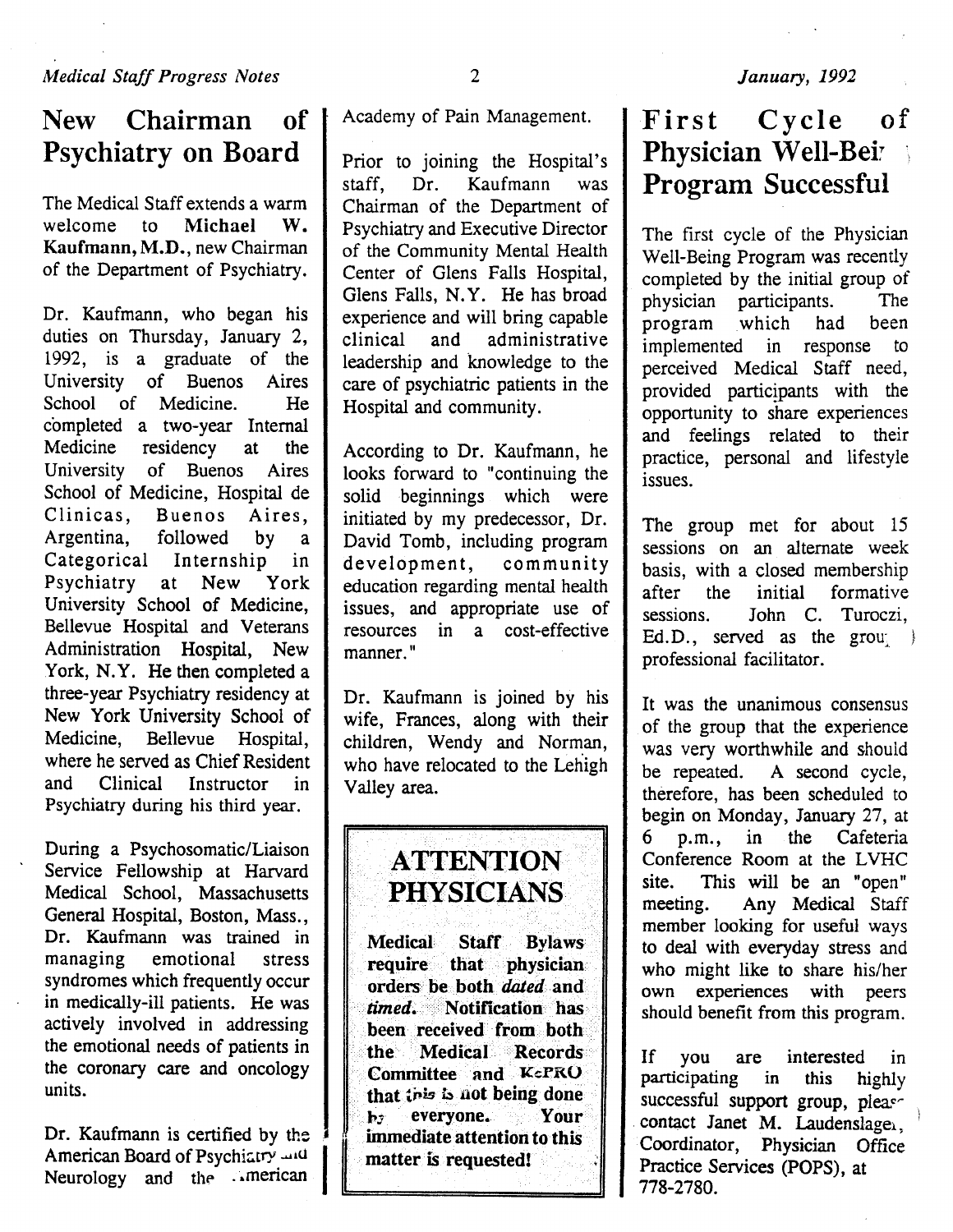#### **Camera Monitoring**  of LVHC 1 **Lounge to Begin**

As a result of a recent number of thefts, it has become necessary to proceed with installation of security cameras in the LVHC Medical Staff Lounge. While taking such drastic action is unfortunate, other techniques for securing this area fall short of the desired results because of the need for access by a great number of people.

Although the installation of lockers would have been an ideal<br>solution. space limitations space limitations preclude this at the present time.

If you have any questions , regarding this issue, please contact John W. Hart, Vice President, at 776-8968.

#### **Medical Affiliation Project Renewed School**

The Dorothy Rider Pool Health Care Trust awarded over \$300,000 to HealthEast/The Allentown Hospital--Lehigh Valley Hospital Center to support a Medical School Affiliation Project Renewal for 12 months. The project's total budget for one year will exceed \$445,000, with combined funding from the Trust, the hospital, and Hahnemann University -- the medical school affiliate.

Since the affiliation began in

1986, over 750 medical students from Hahnemann have rotated<br>through the program and the program completed a significant portion of their professional education at TAH--LVHC. In the last three years, 18 of the 52 residents accepted into residency programs<br>at the Hospital through the at the Hospital through<br>National Residents Match National Residents Matching<br>Program were graduates of were graduates of Hahnemann University.

The \$445,000 renewal project will also support continuation of stateof-the-art database retrieval systems in the Hospital's medical library, establishment of faculty mentors, and development of<br>advanced specialty and advanced specialty and subspecialty fellowships. •

# **PHAMIS LastWord Patient Care System Demonstrations Scheduled**

Dear Colleague:

The new PHAMIS LastWord Patient Care system, which was recently purchased by the Hospital and endorsed by our Medical Staff, has tremendous potential to make our lives easier as we treat patients. As your ideas and opinions are valuable to me, arrangements have been made for you to see a special demonstration of the system and how it can help us on a daily basis to care for our patients.

Physician demonstrations will be held at Brookside Country Club, 901 Willow Lane, Macungie, on January 29, from 6 to 8 p.m., and on January 30, from noon to 2 p.m., and from 6 to 8 p.m. Mark Wheeler, M.D., M.P.H., of PHAMIS, Inc., will host the demonstrations.

Due to limited space at each session, please respond as soon as possible if you will attend. For more information or to register for one of the sessions, please<br>contact Deborah Strauss in contact Deborah Strauss Information Services at 778-1401.

Charles A. Gordon, M.D. Physician I/S Liaison

# **Basic Computer Literacy Program Available for Physicians**

Many physicians have expressed interest in learning more about personal computers. Information<br>Services, together with the together with the Physician Office Practice Services (POPS) team, is developing a basic computer literacy program. For your convenience, a set of three VCR tapes is now available for home review with a total viewing time of 90 minutes.

Also, beginning in February, two computer orientation sessions -- "Hands-On Use of Personal Computers" and "How to Shop for an Office Computer System" - - will be offered during evening hours.

For more information regarding either the VCR tapes or the orientation sessions, please call the POPS office at 778-2780.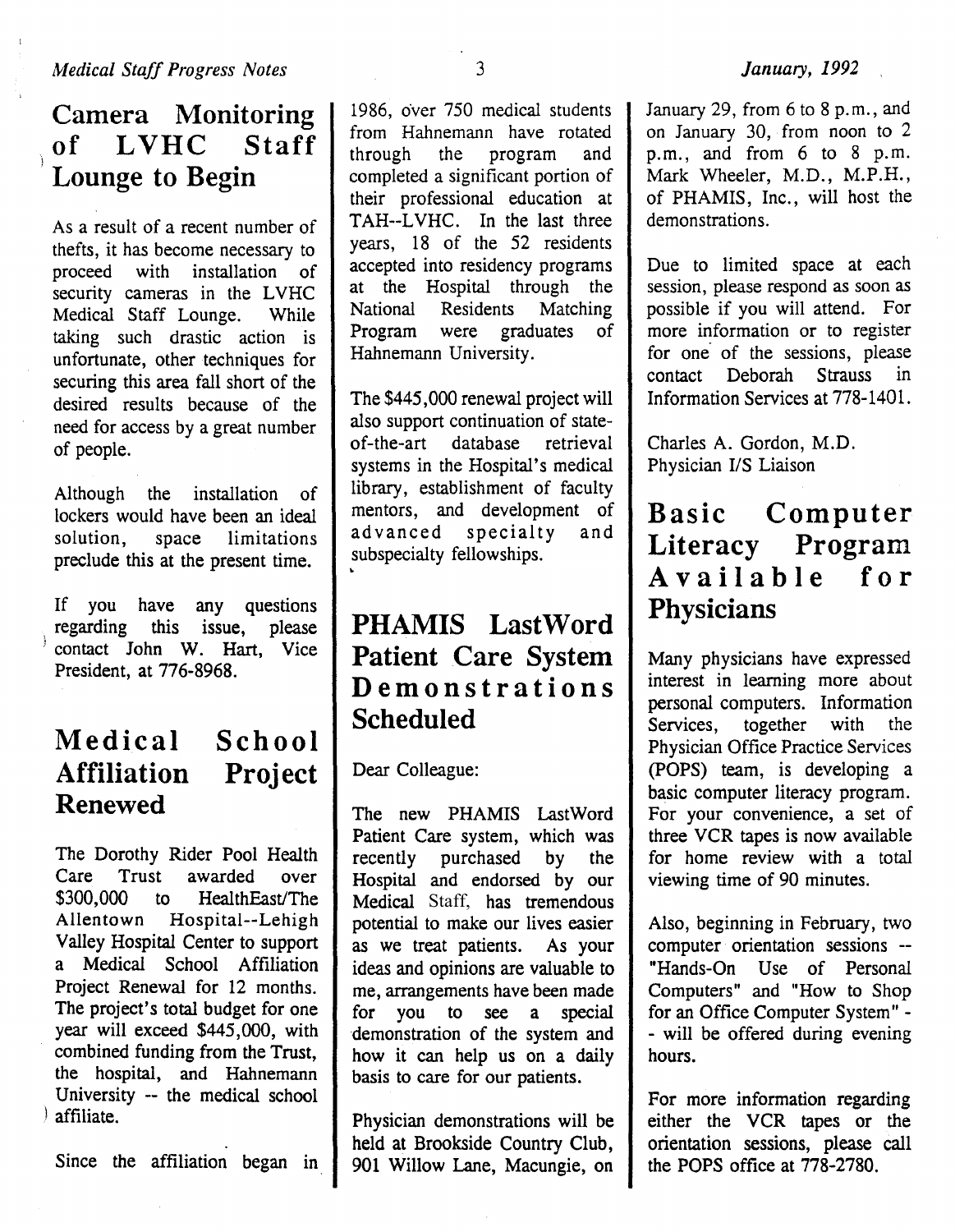$C$  h a n g e s t o **HealthEast** Plan Health

Effective January 1, 1992, a number of HealthEast Health Plan (HHP) administrative policies were revised and applied to services incurred after that date as follows:

Employees enrolled in the HHP currently have the option of receiving their prescription drugs at no cost at Spectrum Apothecary after the \$100 deductible is satisfied. To help control costs, the prescription drug coverage at Spectrum Apothecary has been modified that once \$100 deductible has been satisfied, enrollees will be reimbursed at one of the following levels:

> - 100% of prescription drug cost if the drug is dispensed generically;

> - 80% of prescription cost if brand name is dispensed when generic is available and substitution is permissible by physician (enrollees must pay Spectrum Apothecary for the drug and then submit the claim to Spectrum Administrators for reimbursement); 100% of prescription cost if substitution is not permissible;

- 100% of prescription

cost when only brand name is available

- In order to properly<br>monitor maintenance maintenance physical therapy, enrollees will now be required to precertify all outpatient physical therapy. Prior to<br>receiving any physical any physical therapy treatments,<br>enrollees should call enrollees should call Spectrum Administrators at 798-7410 to precertify the services.
- \* Enrollees who receive services in a non-HealthEast facility and who do not obtain a Certificate of Non-Availability prior to the service, will be reimbursed at 75% of charges (previously 100% of charges) after the \$250 deductible/day is applied, up to a maximum of \$5,000.

There are two enhancements to the HealthEast Dental Plan that will also be effective for services received after January 1, 1992:

- \* The dental fee schedule will be increased by 7% to help decrease out-ofpocket expenses for children.
- \* Fluoride applications for children under 19 will be covered twice per year (once every six months) rather than only once per year.
- If you have any questions

regarding these changes, please contact Ann Kelby, Manager of Employee Benefits, at 776-Sf

# News from Spectrum Administrators

Spectrum Administrators has received a number of phone calls inquiring if the HealthEast Health Plan wili be using the new evaluation and management codes that have been developed by the American Medical Association as well as Medicare. As you know, for services as of January 1,<br>1992, those evaluation and 1992, those evaluation management codes will be required for the filing of any health insurance claims for both Medicare and Pennsylvania Blue Shield.

In order to standardize CPT codes, as of January 1, 1992, Spectrum Administrators will recognize the new evaluation and management codes for dates of services as of January 1, 1992. It is hoped that as a result of having this uniform approach, which is in concert with the requirements of Medicare and Pennsylvania Blue<br>Shield. further administrative Shield, further administrative confusion for your office will be minimal.

Although many changes are occurring with both CPT codes and fees, Spectrum Administrators will try to make this transition as smooth as possible. If you have any questions or concerns, ple contact Spectrum Administrators at 798-7410.

\*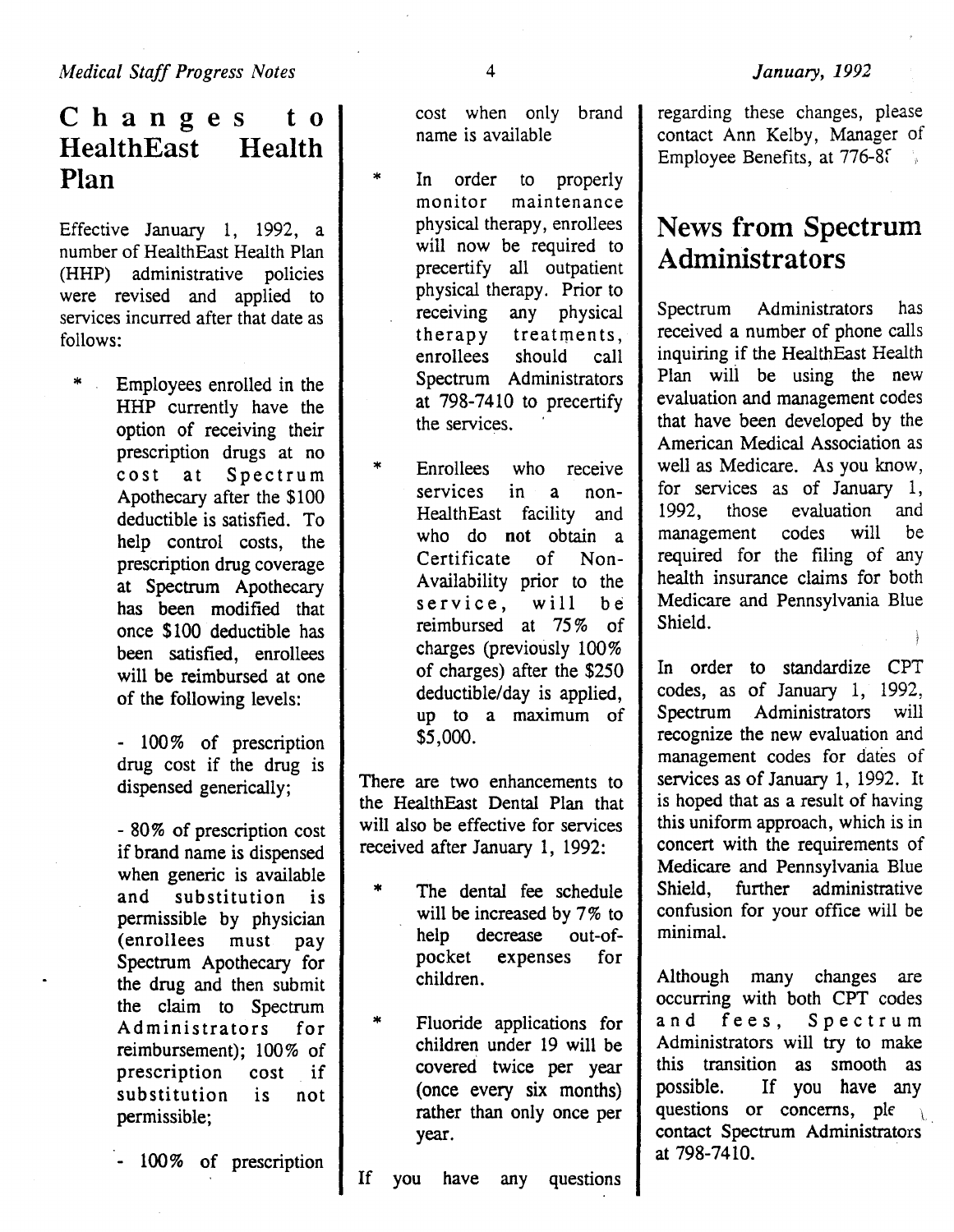#### *Medical Staff Progress Notes*

# On the Move...

Effective October 15, 1991, the Division of Geriatrics, the Ambulatory Geriatric Evaluation Services (AGES), and the Helwig Diabetes Center moved to new office space in Suite 1500 at 1243 S. Cedar Crest Boulevard, Allentown. The new telephone number for the Division of Geriatrics and the AGES program is 778-9890. The new number for the Helwig Diabetes Center is 778-9885.



*New Normal Ranges for Prothrombin Time and Activated Partial Prothrombin Time Testing* 

Effective Wednesday, January 8, 1992, normal ranges for PT and PTT testing will be:

Prothrombin Time (PT) - 11.5- 13.9 sec; Mean Control 12.7 sec

Activated Partial Thromboplastin Time- 23.3-34.1 sec

The slight change of the normal PT range is a result of employing a thromboplastin reagent that is more sensitive to 'variations in  $\parallel$  vitamin K dependent factors than. is the current. reagent that was previously used.

If you should have any questions, please contact Daniel Kaczor, Supervisor, Coagulation, at 776-8185.



*Donations to the Library* 

Many years ago, the library received numerous donations of materials each year. Although this practice has decreased significantly over the years, the library still welcomes donations of materials. If you are interested in donating materials to the library, please contact Barbara Iobst, Director of the Library, at 776-8408, for more details.

#### *Suggestions for Purchase*

Physicians routinely receive advertisements for new books. As the library is always looking for new ideas for book purchases, physicians may send advertisements of books which may be worthy of purchasing to the library for review. Your assistance is always appreciated.

> "An obstacle is not the *end. It is a new*

> > *beginning .. "*

*Quote of the Month* 

# Basketball, Anyone?

For the purpose of playing recreational basketball games, Geary L. Yeisley, M.D., cardiothoracic surgeon, has obtained the use of a gym at Lee's Hall, Cedar Crest College. The gym will be available on Sundays, from 1 to 4 p.m., beginning January 19 through March 29, for members of the Hospital's staff. A donation of . approximately \$10 per person will be requested.

For more information, contact Dr. Yeisley at 778-1026.

# Congratulations!

Eric J. Bodish, M.D., Emergency Medicine physician, was recently informed by the American Board of Internal Medicine that he successfully completed the Certifying Examination and has become a Diplomate in Internal Medicine.

The American Medical Directors Association, the professional association representing long term care physicians, has announced that Sam Bub, M.D., family practitioner, has been granted the title of Certified Medical Director (CMD) of a Long Term Care Facility. Dr. Bub is the Medical Director of Cedarbrook County Home.

(Continued on Page 6)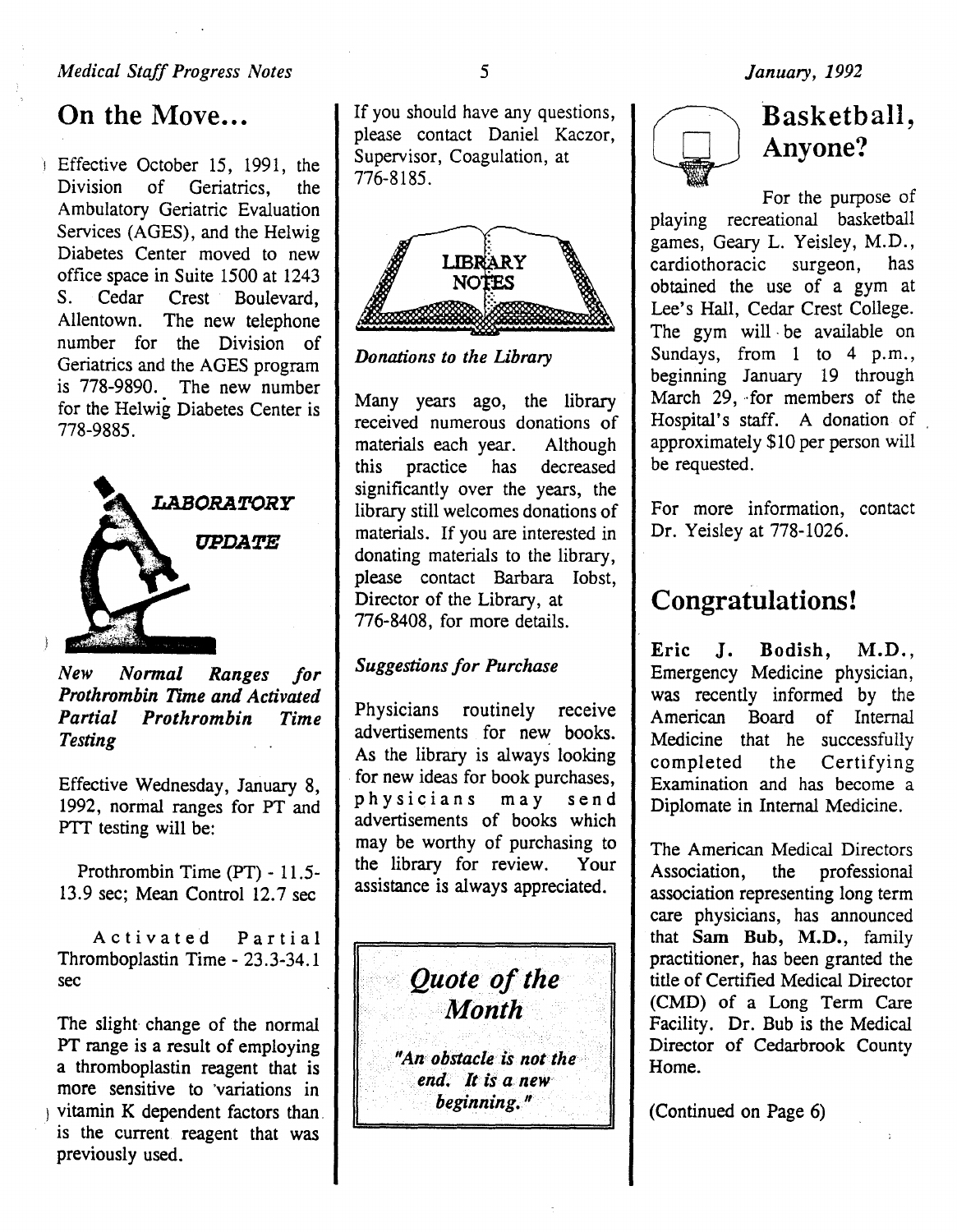(Continued from Page 5)

The certification process is based on fellowship programs, board certification, continuing medical education programs, and AMDA approved courses in medical direction and continuing education programs.

The program reinforces the leadership role of the medical director in providing quality clinical geriatric care and competence in long term medical direction.

James G. McHugh, M.D., Emergency Medicine physician, was recently informed by the American Board of Internal Medicine that he successfully completed the Certifying Examination and has become a Diplomate in Internal Medicine.



# Murray D.<br>Robinson, M.D., neurosurgeon,

and his wife, Georgia, welcomed a baby daughter on December 7,<br>1991. Susan Bess Robinson Susan Bess Robinson weighed 7 lbs., and was 21 in. at birth. She was welcomed home by her two brothers, Frank and Jason.

Kenneth J. Zemanek, M.D., psychiatrist, was recently informed by the American Board of Psychiatry and Neurology that he successfully passed the Certification Examinations in the medical specialty of Psychiatry.

# Publications,Papers and Presentations

Peter J. Barbour, M.D., and Alexander D. Rae-Grant, M.D., neurologists, along with James F. Reed III, Ph.D., Director of Research, authored a paper titled "Development of a novel EEG rating scale for head injury using dichotomous variables," which was published in Vol. 79 ( 1991) of Electroencephalography and Clinical Neurophysiology.

Two papers, authored by several members of the Hospital's medical and professional staff, have been accepted for presentation at two upcoming seminars.

"A Rapid Reproducible Test of Cerebrovascular CO<sub>2</sub> Reactivity<br>Using Transcranial Doppler Transcranial Doppler Sonography<sup>"</sup> was authored by Peter J. Barbour, M.D., and John E. Castaldo, M.D., neurologists, George I. Chovanes, M.D., neurosurgeon, Gary M. Haas, Manager, Pulmonary Function, Donna Jenny, R.N., Joan Longenecker, R.N., and James F. Reed III, Ph.D., Director of Research. The paper will be presented by Dr. Castaldo at the 6th International Symposium on Cerebral Hemodynamics: Transcranial Doppler, Cerebral Blood Flow and Other Modalities to be held in Phoenix, Ariz., later this month.

"The Impact of Cardiac Index on Cerebral Hemodynamics" was authored by John E.

#### *January, 1992*

Castaldo, M.D., William Gee, M.D., vascular surgeon, Donna Jenny, R.N., Joan Longened R.N., D. Lynn Morris, M.D., cardiologist, Robert Quinlan, M.D., and Madhumita Saha, M.D., Internal Medicine residents, and **James F. Reed III**,<br>**Ph.D.** The paper will be The paper will be presented by Dr. Saha at the 17th International Joint Conference on Stroke and Cerebral Circulation, also to be held m Phoenix later this month.

Indru T. Khubchandani, M.D., colon and rectal surgeon, was a guest \_speaker at a recent symposium on "Innovations in Surgical Techniques for Gastrointestinal and<br>Hepatobiliary Surgery" at Hepatobiliary Surgery" at Washington Hospital Center in Washington, D.C.

Washington Hospital Center and the Cancer Institute has an associated research building where a hands-on experience was provided to the participants in the use of Cavitron Ultrasonic Surgical Aspirator (CUSA) for hepatic resections and Coloshield for prevention of colostomies in bowel anastomoses.

The intraluminal decompression as a substitute for a colostomy is a relatively new innovation and in emergency situations, following resection of the colon, when one would ordinarily consider a colostomy, the insertion of a latex rubber lining is being used to protect the anastomosis at risk. The device is passed following t'  $\rightarrow$ healing of the anastomosis, in about 14 days, through the patient's normal passage.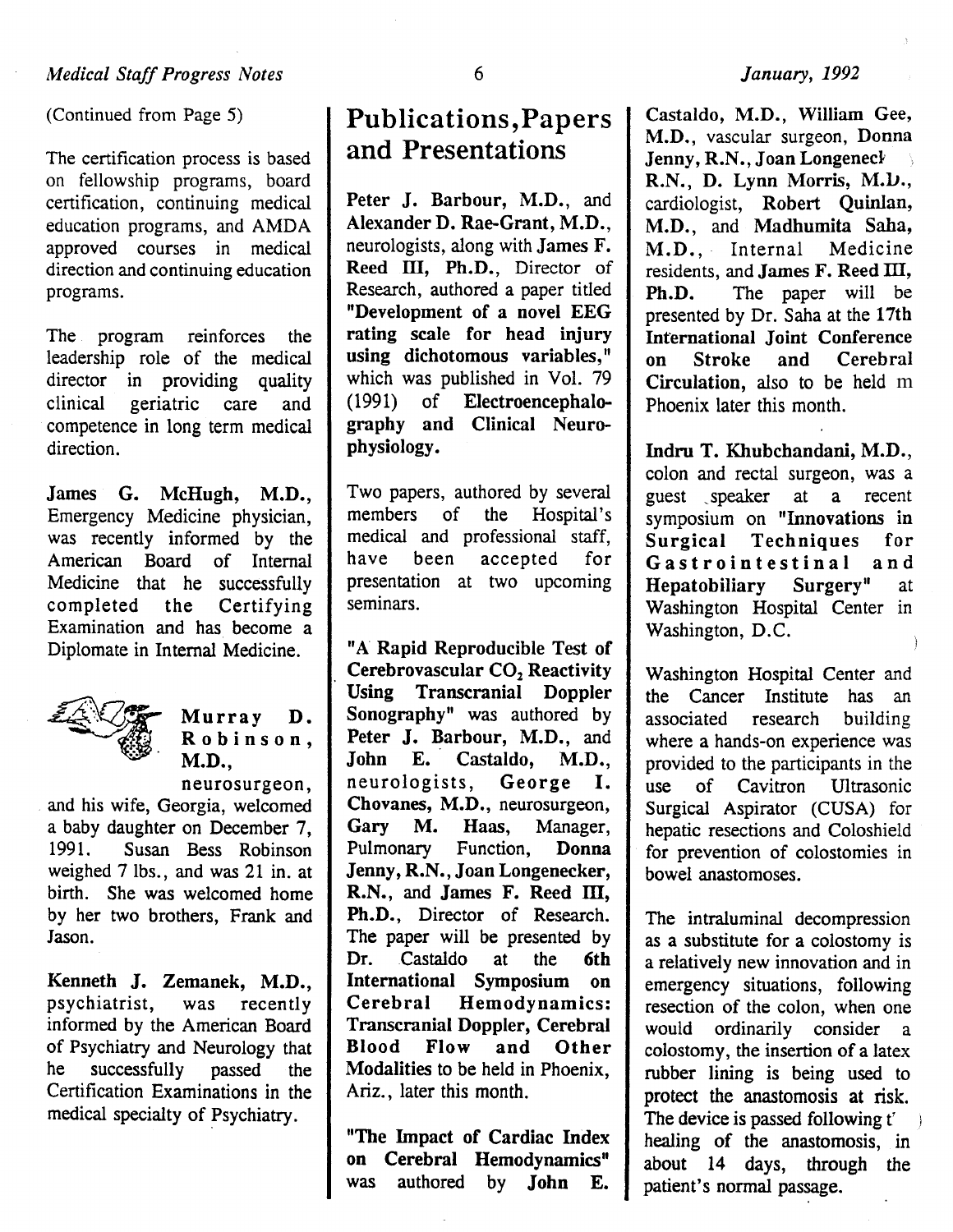Bruce I. Rose, Ph.D., M.D., reproductive endocrinologist, endocrinologist, recently presented his results on<br>pregnancies using donor pregnancies using donor insemination to the Annual Meeting of District III of the American College of Obstetrics and Gynecology in Orlando, Fla. The focus of the presentation was that a single well-timed intrauterine insemination of donor sperm was significantly more effective than serial multiple intracervical inseminations as traditionally practiced. The difference in pregnancy rate was almost three-fold (13.8% to 5%).

# Upcoming Seminars, Conferences, and **Meetings**

#### l *Physician Office Practice Forum*

The next Physician Office Practice Forum has been scheduled for Thursday, January 23, from noon to 2 p.m., in Classroom 1 at the LVHC site.

Topics to be discussed include Temporary Employment Services and Applicant Referral Service, two new programs for physician practices which were recently implemented by Physician Office Practice Services (POPS). In addition, Daniel Kane, Manager of Employment, and Susan Fitch, Senior Employment Counselor, TAH-- LVHC, will present Hiring and Interviewing Techniques.

This program will benefit members of the Medical Staff and

their office personnel.

For more information or to register for the Physician Office Practice Forum, please call Janet M. Laudenslager, Coordinator, POPS, at 778-2780, by Monday, January 20.

#### *HIV Program for Physicians' Office Staff*

The AIDS Activities Office will conduct a one-hour training session titled "Performing HIV Antibody Testing: Obtaining and Providing Pre and Post Test Counseling" for physicians' office staff. The training session will be held on Tuesday, February 4, from 10 to 11 a.m., in the Auditorium at TAH site, and again on Tuesday, February 25, from 10 to 11 a.m., in the Auditorium at the LVHC site.

The objective of the program is to provide attendees with sufficient information about HIV testing and the requirements of Pennsylvania law (Act 148) in order to comfortably assist with HIV testing in the office practice setting. Topics will include a brief review of the law, specifics about HIV testing methods for obtaining consent and providing pre and post test counseling, and a brief review of the new OSHA requirements. Sample consent forms and test information sheets will be provided. A question and answer period will be available.

For more information or to register for one of the sessions, please contact Janet M. Laudenslager, Coordinator, POPS, at 778-2780.

#### *Regional Symposium Series* Ill

Third Annual Symposium in Geriatrics: Pertinent Issues for Successful Aging will be held on Saturday, January 25, from 8 a.m. to 12:30 p.m., in the Auditorium of the LVHC site. At the completion of the conference, the participant will be able to discuss urinary incontinence as a symptom of functionary decline in<br>the elderly, describe the the elderly, describe the usefulness of physical exercise as a powerful preventative healthcare measure for successful aging, and<br>identify the advantages and identify the advantages pitfalls of the use of advance directives in geriatric care.

Physicians, clergy, social<br>workers, nurses, and other workers, healthcare workers interested in an update in geriatrics will benefit from the program.

Wilderness Medicine Symposium will be held on Saturday, February 22, from 7:45 a.m. to 4:50 p.m., in the Auditorium of the LVHC site. At the completion of this program, the participant will be able to identify types of venomous snakes found in Pennsylvania and surrounding regions; recognize a situation that requires cold weather survival techniques; recognize signs and symptoms of acute mountain sickness, high altitude pulmonary edema and render appropriate treatment; describe appropriate packaging of patients for rough terrain . transport; and describe appropriate use of search and rescue dogs in urban disasters and wilderness situations.

(Continued on Page 8)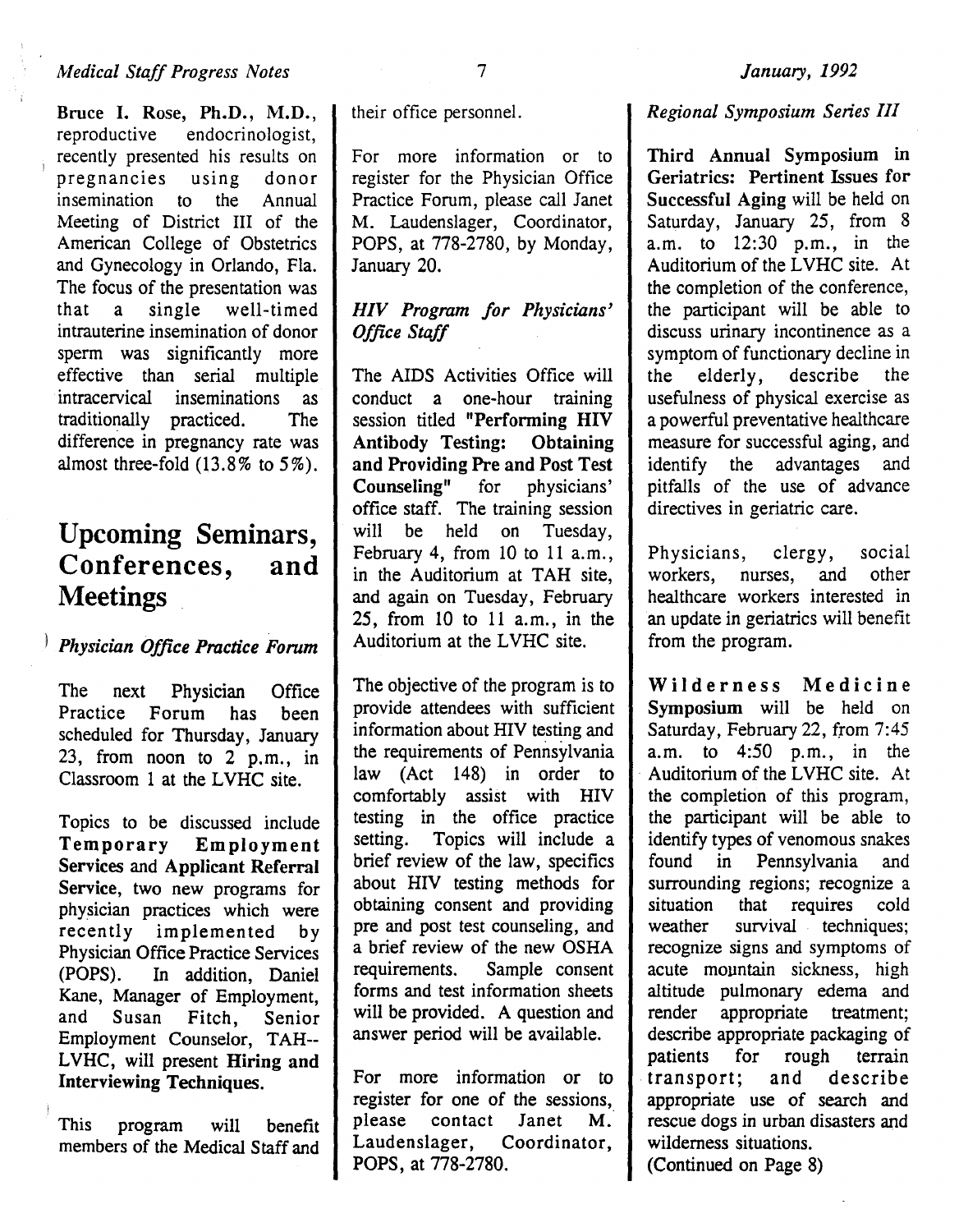(Continued from Page 7)

The conference will benefit physicians, nurses, pre-hospital personnel, and others interested in wilderness medicine.

For more information on either of these programs, please contact Human Resource Development at 776-8322.

#### *Medical Grand Rounds*

Inflammatory Bowel Disease in Children and Adolescents will be presented by Ian Gibbons, M.D., Chief of Pediatric Gastroenterology, Jefferson Medical College, Philadelphia, Pa., on Tuesday, January 21.

Neuro Behavioral Medicine will be presented by Lorraine Spikol, M.D., neurologist, TAH--LVHC, on Tuesday, January 28.

Rheumatologic Diseases in the Elderly will be presented by John L. Abruzzo, M.D., Thomas Jefferson University, on Tuesday, February 4.

Medical Grand Rounds are held each Tuesday beginning at noon in the LVHC Auditorium. For more information, contact the Department of Medicine at 776- 8200.

#### *Department of Pediatrics*

Physiologic Approach to Functional Constipation with Emphasis on Biofeedback will be presented by Ian Gibbons, M.D., Chief of Pediatric Gastroenterology, Jefferson Medical College, on Tuesday,

January 21, at  $8$  a.m., in the Auditorium at TAH.

Lead Poisoning in Children will be presented by Richard Reutter, M.D., Director of Lead Poisoning, Monmouth and Ocean Counties, New Jersey, on Friday, January 24, at noon, in the Auditorium at TAH.

For more information, contact Beverly Humphrey in the Department of Pediatrics at 778-2540.

#### *Primary Care Seminars*

Evaluation of Asymptomatic Proteinuria or Hematuria will be presented by John P. Fitzgibbons, M.D., Chairman, Department of Medicine, on Wednesday, February 12, from 10 a.m. to noon, in the LVHC Auditorium.

Pediatric Infectious Disease will be presented on Wednesday, February 19, from 10 a.m. to noon, in the Auditorium at TAH. Speaker to be announced.

AIDS Update will be presented by Luther V. Rhodes III, M.D., Chief of Infectious Diseases, on Wednesday, March 11, from 10 a.m. to noon, in the LVHC Auditorium.

For more information regarding Primary Care Seminars, contact the Department of Medicine at 776-8200.

*Seminar on CPT Coding Changes for Medicare* 

"How to Master the New CPT Codes," a new Pennsylvania Medical Society-sponsored workshop designed to help physicians and their office staffs understand how to use the new coding system scheduled to take effect on January 31, will be presented by Conomikes Associates January 28, 29, and 30, and February 4, *5,* and 6.

This one-day seminar explains the latest CPT coding changes, including the new evaluation and management visit codes necessary for Medicare reimbursement under RBRVS. Other major changes to be covered include global surgery procedures, consultations, new modifiers, *c* 'l radiology/pathology codes. Physicians and their office staffs will be given sample coding exercises, and will be taught how to design a superbill using the new codes.

Dates and locations are: January 28 - Pittsburgh; January 29 - Harrisburg; January 30- King of Prussia; February 4 - Lehigh Valley; February 5 - Erie; and February 6 - State College. Registration fee is \$195 for PMS members and their office staff; \$225 for non-members.

For more information, contact the Pennsylvania Medical Society, Department of Physician Services, at 1-800-228-7823.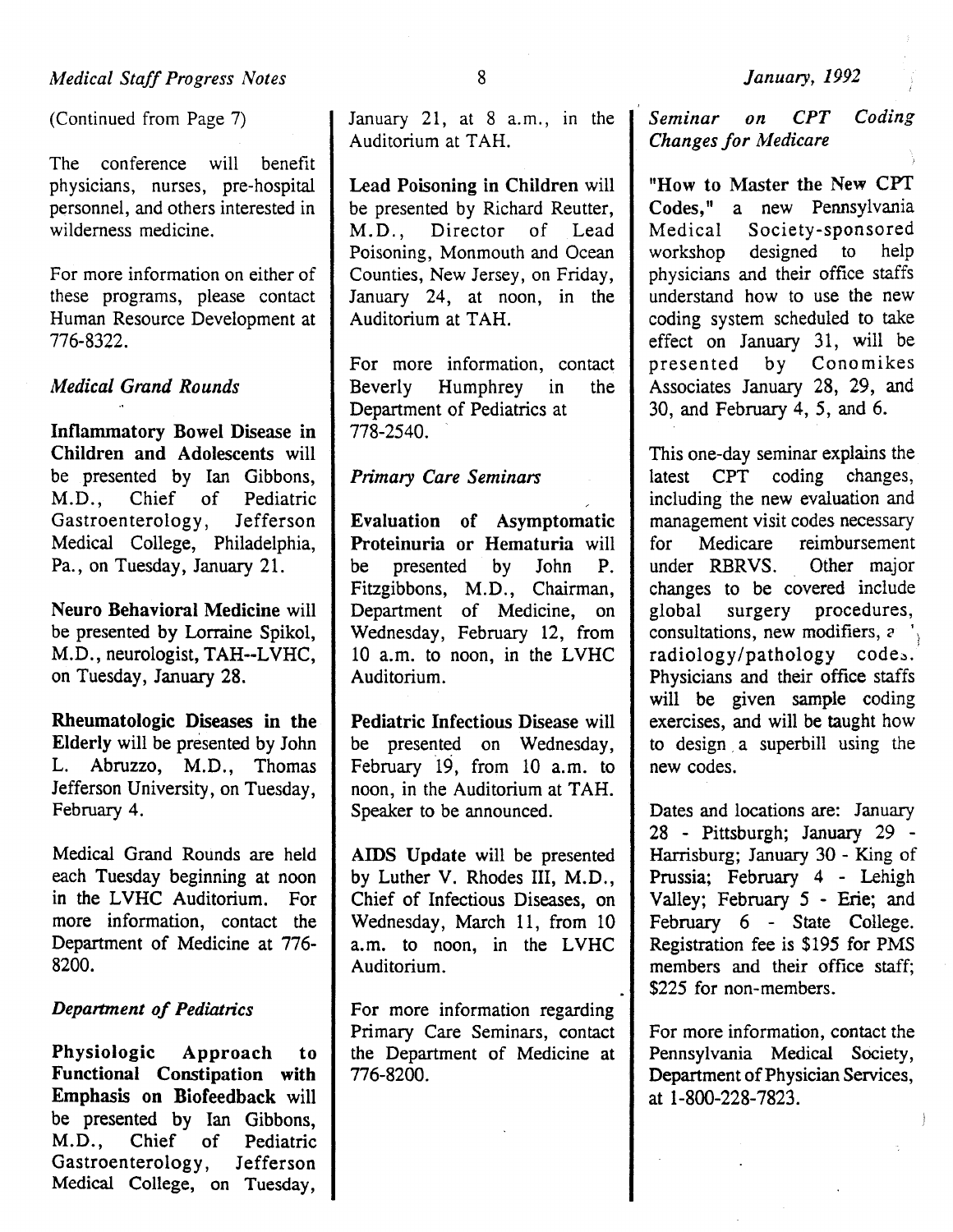## HealthCounts News

#### : *Free Public Lectures*

HealthCounts, the employee and community wellness program of The Allentown Hospital--Lehigh Valley Hospital Center, will present a series of programs and<br>lectures concerning health  $concerning$ promotion and disease prevention.

Upcoming free public lectures, sponsored by the Chronic Disease Education Committee of TAH-- LVHC, include:

Know Your Medications will be presented on Monday, February 3, from 7 to 9 p.m., in the Auditorium of the LVHC site. Richard Townsend, R.Ph., pharmacist, will focus on important information patients need to know about their medications, how they work in the body, and how taking medications wisely and safely can prevent side effects and drug interactions.

Cancer and the Environment will be presented on Monday, February 24, from 7 to 9 p.m., in the Auditorium of the LVHC site. Victor R. Risch, M.D., radiation oncologist, will discuss factors in the environment that have been associated with the development of cancer. Attention will be given to chemical and biological agents as well as radiation agents.

In addition to these free lectures, HealthCounts offers a number of l classes and programs for weight control, stress management, and smoking cessation which may

benefit your patients.

For more information regarding these and other programs, please call HealthCounts at 821-2150.

# Physician Practice **Opportunities**

\* Slots are currently available for the Brown Bag suite at Kutztown Professional Center:

\*Office Space Available- Share large medical office near LVHC. Fully furnished and staffed. Multiple line phone system. Computerized billing available.

For more information on these practice opportunities, contact John W. Hart, Vice President, at 776-8968.

\*For Sale- Medical-Professional Office Building on Cedar Crest Boulevard, just minutes from both The Allentown Hospital and Lehigh Valley Hospital Center sites. Plenty of parking. Ideal for physician.

\* Specialty practice time-share space available in a comprehensive health care facility. Riverside Professional Center, 4019 Wynnewood Drive, Laurys Station. Half- or full-day slots immediately available.

Springhouse Professional Center, 1575 Pond Road. Lease or sale of space. Ideal for physician's office. Two suites available -- one with 2,540 sq. ft.; one with 2,514 sq. ft. Will finish space to specifications.

#### *January, 1992*

\* Office space available -- for<br>ale or sublease. Medicalsale or sublease. professional office building on South Cedar Crest Boulevard, just minutes from both The Allentown Hospital and Lehigh Valley Hospital Center sites. 3,560 total<br>sq. ft. Ample parking. ft. Ample parking,<br>ty/fire alarms installed. security/fire Ideal for physician group.

\* For Sale -- Professional Office Building on West Broad Street, near the Allentown/Bethlehem border. 4,500 sq. ft. with plenty of parking on comer lot.

\* For Rent -- Medical-Professional office space available on Harrison Street in Emmaus, one-half block from Lehigh Street. Ideal for solo practitioner. 900 sq. ft. with two and one-half exam rooms.

For more information, contact Joe Pilla, POPS Representative, at 778-9647.

### *Our Quality Policy*

*Our commitment is to quality in everything we* do~ *11iis can only be achieved* if *we provide services tliat confonn to clearly understood requirements• We are dedicated to· continuous improvements in our* . *work processes. Our approach is bastd on*  "Prevention'~ *and the concept. of*  "Do it right the first time."

**Equal Opportunity Employer M/F/H/V**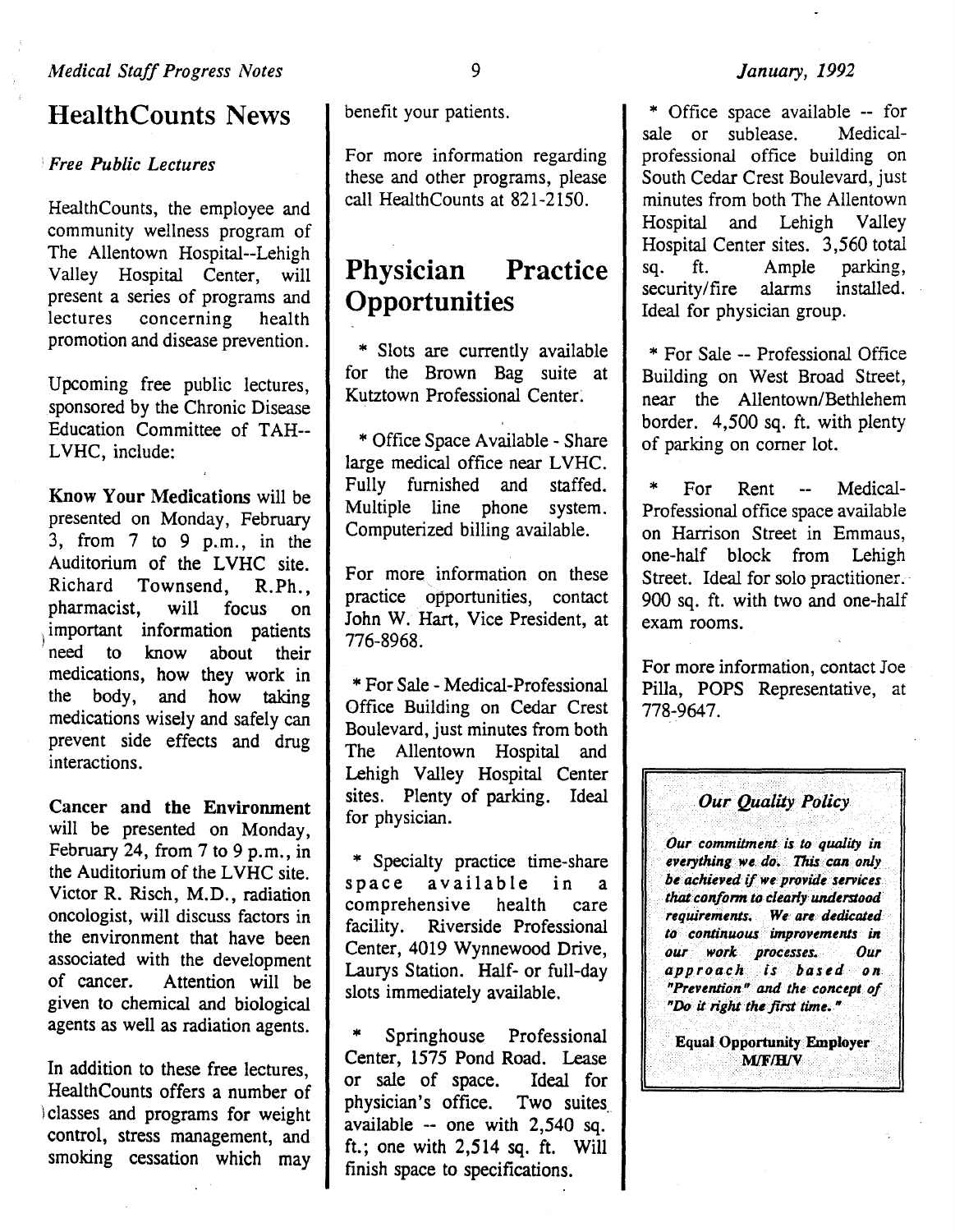WHO'S NEW

The Who's New section of Medical Staff Progress Notes contains an update of new appointments, address changes, newly approved privileges, etc.

Please remember that each department or unit is responsible for updating its directory, rolodexes, and approved privilege rosters.

#### Medical Staff

#### *Appointments*

Jane Dorval, MD Good Shepherd Rehabilitation **Hospital** Sixth and St. John Streets Allentown, PA 18103 (215) 776-3299 Department of Medicine Division of Physical Medicine/Rehabilitation Provisional Courtesy

#### Michael R. Everett, DDS

(Dr. Howard Cyr, Jr.) P.O. Box 176, RD 3 Towamensing Road Palmerton, PA 18071 (215) 826-2001 Department of Dentistry Division of General Dentistry Provisional Courtesy

#### Thomas P. Harakal, MD

(Riverside Medical Associates) Riverside Professional Center Route 145, P.O. Box Q Laurys Station, PA 18059 (215) 261-1123 Department of Medicine Division of Family Practice Provisional Courtesy

Michael W. Kaufmann, MD Chairman, Department of Psychiatry TAH--LVHC Department of **Psychiatry** 400 N. 17th Street, Suite 207 Allentown, PA 18104 (215) 778-2810 Department of Psychiatry Provisional Active

Thomas H. Lyster, DO (C. Shah, MD) Mertztown Community Medical **Center** RD 1, Box 132J Henningsville Road Mertztown, PA 19539 (215) 682-2137 Department of Medicine Division of Family Practice Provisional Active

Minh Ly Nguyen, MD (Allentown Infectious Diseases Service effective 2/1/92) 1210 S. Cedar Crest Blvd. Suite 2700 Allentown, PA 18103 (215) 776-8430 Department of Medicine Division of Internal Medicine Section of Infectious Diseases Provisional Active

Ralph H. Scott, MD (Lehigh Valley Pathology Associates) LVHC/Pathology Department 1200 S. Cedar Crest Blvd. Allentown, PA 18105 (215) 776-8141 Department of Pathology Provisional Active

Richard J. Strisofsky, DMD (Peter T. Davis, DDS) 201 W. Broad Street Bethlehem, PA 18017 (215) 865-3333 Department of Dentistry Division of General Dentistry Provisional Active

Margaret S. Tretter, DO (Riverside Medical Associates) Riverside Professional Center Route 145, P.O. Box Q Laurys Station, PA 18059 (215) 261-1123 Department of Medicine Division of Internal Medicine Section of General Internal Medicine Provisional Courtesy

#### *Change of Address*

Humberto J. Gonzalez, MD 1516 Bramble Place Orefield, PA 18069 (215) 395-3507

Vera J. Krisukas, M.D. 2020 Woodlawn Street Allentown, PA 18104 (215) 432-5460

Anna C. O'Riordan, M.D. The Pediatric Heart Institute St. Christopher's Hospital Erie Avenue at Front Street Philadelphia, PA 19134

*Additional Privileges* 

Daniel M. Schwartzman, MD Department of Obstetrics and Gynecology Reinstatement of Obstetrical Privileges (upon completion  $\epsilon$ neo-natal resuscitation course)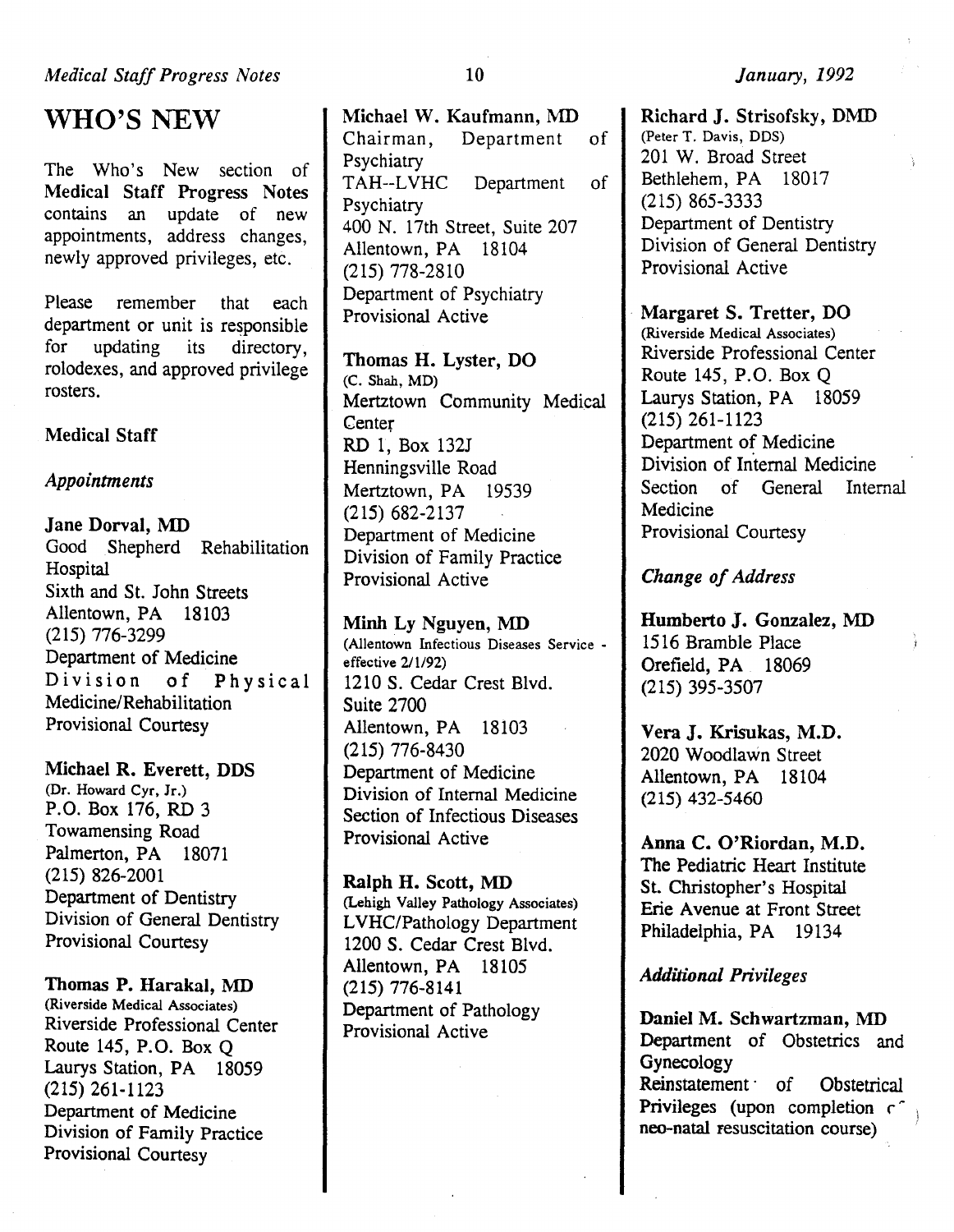#### *Medical Staff Progress Notes*

*Change of Status* 

Monica M. Dweck, MD Department of Surgery Division of Ophthalmology From Provisional Courtesy to Provisional Active

Raymond A. Fritz, Jr., DPM Department of Surgery Division of Orthopedic Surgery Section of Podiatry From Provisional Courtesy to Provisional Active

Jose R. Garcia, MD Department of Medicine Division of Internal Medicine Section of General Internal Medicine From Active to Courtesy

Victor J. Powers, MD Department of Medicine Division of Internal Medicine Section of General Internal Medicine From Active to Courtesy

Morton I. Silverman, MD Department of Medicine Division of Internal Medicine Section of Cardiology From Emeritus Active to Honorary

Thomas E. Young, MD Department of Medicine Division of Internal Medicine Section of General Internal Medicine From Provisional Courtesy to Provisional Active

*Department of Surgery Membership Changes Resulting from Departmental Reorganization* 

Richard C. Boorse, MD Division of General Surgery Section of Surgical Oncology

George S. Boyer, MD Division of General Surgery Section of Surgical Oncology

William W. Frailey, MD Division of General Surgery Section of Surgical Oncology

Kevin E. Glancy, MD Division of General Surgery/Trauma Section of Surgical Oncology/Critical Care

George W. Hartzell, MD Division of General Surgery Section of Surgical Oncology

Peter Mucha, Jr., MD Division of General Surgery/Trauma<br>Section of Section of Surgical Oncology/Critical Care

Ismail Nabati, MD Division of General Surgery Section of Surgical Oncology

Peter F. Rovito, MD Division of General Surgery Section of Surgical Oncology

Charles J. Scagliotti, MD Division of General Surgery/Trauma Section of Surgical Oncology

*January, 1992* 

Kamalesh T. Shah, MD Division of General Surgery/Trauma Section of Surgical Oncology

Gerald P. Sherwin, MD Division of General Surgery/Trauma Section of Surgical Oncology

Barry H. Slaven, MD Division of General Surgery Section of Surgical Oncology

Nora A. Suggs, MD Division of General Surgery Section of Surgical Oncology/Critical Care

Glen H. Tinkoff, MD Division of General Surgery/Trauma Section of Surgical Oncology/Critical Care

Douglas R. Trostle, MD Division of General Surgery Section of Surgical Oncology/Critical Care

George I. Chovanes, MD Division of Neurosciences: Surgery Section of Neurotrauma

Robert M. Jaeger, MD Division of Neurosciences: **Surgery** Section of Neurotrauma

Mark C. Lester, MD Division of Neurosciences: Surgery Section of Neurotrauma

Robert A. Morrow, MD Division of Neurosciences: Surgery Section of Neurotrauma